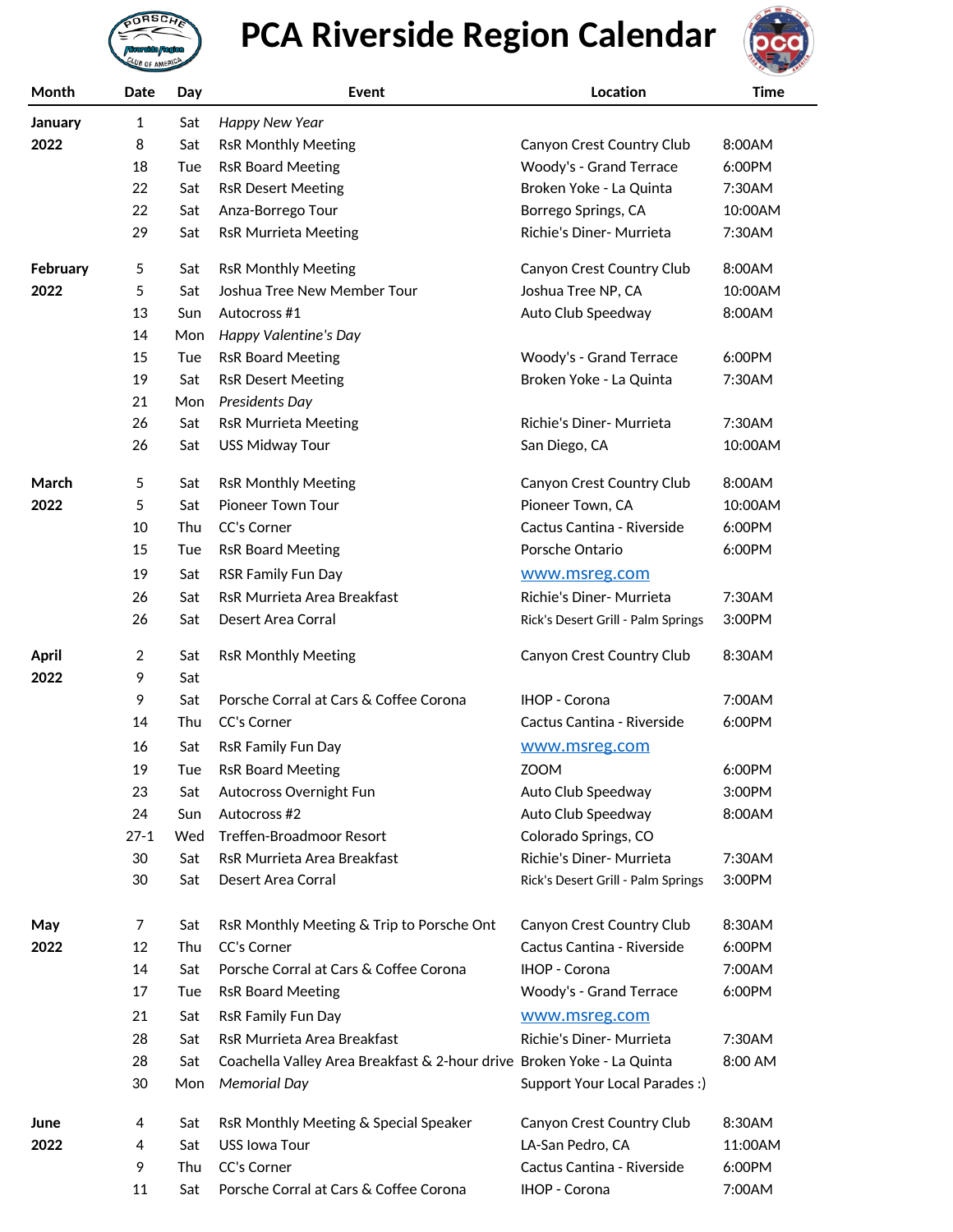

## **PCA Riverside Region Calendar**



| Month     | Date           | Day | Event                                                                  | <b>Location</b>            | <b>Time</b> |
|-----------|----------------|-----|------------------------------------------------------------------------|----------------------------|-------------|
|           | 18             | Sat | <b>RsR Family Fun Day</b>                                              | www.msreg.com              |             |
|           | 21             | Tue | <b>RsR Board Meeting</b>                                               | Porsche Riverside          | 6:00PM      |
|           | 25             | Sat | RsR Murrieta Area Breakfast                                            | Richie's Diner- Murrieta   | 7:30AM      |
|           | 25             | Sat | Coachella Valley Area Breakfast & 2-hour drive Broken Yoke - La Quinta |                            | 8:00 AM     |
|           | 25             | Sat | Autocross Invitational                                                 | Auto Club Speedway         | 8:00AM      |
|           | 26             | Sun | Autocross #3                                                           | Auto Club Speedway         | 8:00AM      |
|           |                |     |                                                                        |                            |             |
| July      | $\overline{2}$ | Sat | <b>RsR Monthly Meeting</b>                                             | Canyon Crest Country Club  | 8:00AM      |
| 2022      | 4              | Mon | Independence Day                                                       |                            |             |
|           | 9              | Sat | Porsche Corral at Cars & Coffee Corona                                 | IHOP - Corona              | 7:00AM      |
|           | 14             | Thu | <b>CC's Corner</b>                                                     | Cactus Cantina - Riverside | 6:00PM      |
|           | 16             | Sat | <b>RsR Family Fun Day</b>                                              | www.msreg.com              |             |
|           | 19             | Tue | <b>RsR Board Meeting</b>                                               | <b>ZOOM</b>                | 6:00PM      |
|           | 23             | Sat | <b>RsR Family Fun Day</b>                                              | www.msreg.com              |             |
|           | 30             | Sat | Murrieta Area Breakfast                                                | Richie's Diner - Murrieta  | 7:30AM      |
|           | 30             | Sat | Coachella Valley Area Breakfast                                        | Broken Yoke - La Quinta    | 8:00 AM     |
|           |                |     |                                                                        |                            |             |
| August    | 6              | Sat | <b>RsR Monthly Meeting</b>                                             | Canyon Crest Country Club  | 8:00AM      |
| 2022      | 11             | Thu | <b>CC's Corner</b>                                                     | Cactus Cantina - Riverside | 6:00PM      |
|           | 13             | Sat | Porsche Corral at Cars & Coffee Corona                                 | IHOP - Corona              | 7:00AM      |
|           | 16             | Tue | <b>RsR Board Meeting</b>                                               | Zoom                       | 6:00PM      |
|           | 20             | Sat | <b>RsR Family Fun Day</b>                                              | www.msreg.com              |             |
|           | 27             | Sat | Murrieta Breakfast Meeting                                             | Richie's Diner - Murrieta  | 7:30AM      |
|           | 27             | Sat | Coachella Valley Area Breakfast & 2-hour drive Broken Yoke - La Quinta |                            | 8:00 AM     |
|           | 27             | Sat | Autocross Setup & Overnight                                            | Auto Club Speedway         | 3:00PM      |
|           | 28             | Sun | Autocross #4                                                           | Auto Club Speedway         | 8:00AM      |
|           |                |     |                                                                        |                            |             |
| September | 3              | Sat | <b>RsR Monthly Meeting</b>                                             | Canyon Crest Country Club  | 8:00AM      |
| 2022      | 5              | Mon | Labor Day                                                              |                            |             |
|           | 8              | Thu | CC's Corner                                                            | Cactus Cantina - Riverside | 6:00PM      |
|           | 10             | Sat | Porsche Corral at Cars & Coffee Corona                                 | IHOP - Corona              | 7:00AM      |
|           | 17             | Sat | <b>RsR Family Fun Day</b>                                              | www.msreg.com              |             |
|           | 20             | Tue | <b>RsR Board Meeting</b>                                               | Porsche Ontario            | 6:00PM      |
|           | 24             | Sat | Murietta Breakfast Meeting                                             | Richie's Diner - Murrieta  | 7:30AM      |
|           | 24             | Sat | Coachella Valley Area Breakfast & 2-hour drive Broken Yoke - La Quinta |                            | 8:00 AM     |
|           |                |     |                                                                        |                            |             |
| October   | 1              | Sat | <b>RsR Monthly Meeting</b>                                             | Canyon Crest Country Club  | 8:00AM      |
| 2022      | 8              | Sat | Porsche Corral at Cars & Coffee Corona                                 | IHOP - Corona              | 7:00AM      |
|           | 13             | Thu | CC's Corner                                                            | Cactus Cantina - Riverside | 6:00PM      |
|           | 15             | Sat | RsR Family Fun Day                                                     | www.msreg.com              |             |
|           | 18             | Tue | <b>RsR Board Meeting</b>                                               | Zoom                       | 6:00PM      |
|           | 21             | Fri | Autocross #5 Setup                                                     | Auto Club Speedway         | 3:00PM      |
|           | 22             | Sat | <b>Invitational Autocross</b>                                          | Auto Club Speedway         | 8:00AM      |
|           | 23             | Sun | Autocross #5                                                           | Auto Club Speedway         | 8:00AM      |
|           | 29             | Sat | PCA Murrieta Meeting                                                   | Richie's Diner - Murrieta  | 7:30AM      |
|           | 29             | Sat | Coachella Valley Area Breakfast & 2-hour drive Broken Yoke - La Quinta |                            | 8:00 AM     |
|           |                |     |                                                                        |                            |             |
| November  | $\sqrt{5}$     | Sat | <b>RsR Monthly Meeting</b>                                             | Canyon Crest Country Club  | 8:00AM      |
|           | 10             | Thu | CC's Corner                                                            | Cactus Cantina - Riverside | 6:00PM      |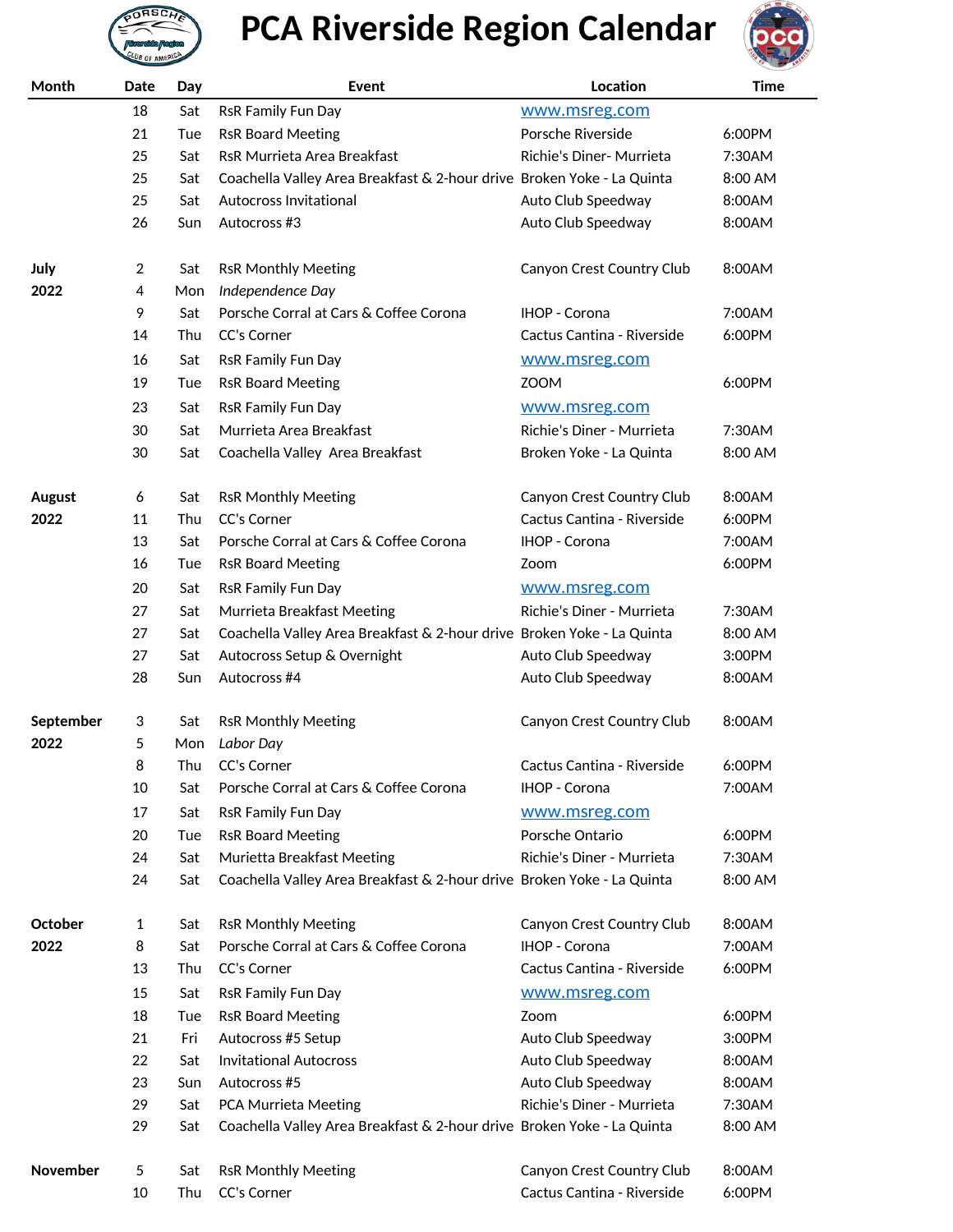

## **PCA Riverside Region Calendar**



| Month           | Date | Day | Event                                          | Location                          | Time   |
|-----------------|------|-----|------------------------------------------------|-----------------------------------|--------|
|                 | 11   | Fri | <b>Veterans Day</b>                            |                                   |        |
|                 | 12   | Sat | Porsche Corral at Cars & Coffee Corona         | <b>IHOP - Corona</b>              | 7:00AM |
|                 | 15   | Tue | <b>RsR Board Meeting</b>                       | Zoom                              | 6:00PM |
|                 | 19   | Sat | <b>RsR Family Fun Day</b>                      | www.msreg.com                     |        |
|                 | 24   | Thu | <b>Happy Thanksgiving</b>                      |                                   |        |
|                 | 26   | Sat | Murrieta Meeting - Cancelled                   | <b>Happy Thanksgiving</b>         |        |
|                 | 26   | Sat | Coachella Valley Area Corral - Cancelled       | <b>Happy Thanksgiving</b>         |        |
| <b>December</b> | 3    | Sat | <b>RsR Monthly Meeting</b>                     | Canyon Crest Country Club         | 8:00AM |
| 2022            | 3    | Sat | Autocross #6 Setup & Overnight                 | Auto Club Speedway                | 3:00PM |
|                 | 4    | Sun | Autocross #6                                   | Auto Club Speedway                | 8:00AM |
|                 | 8    | Thu | CC's Corner - Cancelled                        | <b>Getting Ready for Banquet!</b> |        |
|                 | 10   | Sat | <b>PCA-RsR Year-End Banquet</b>                | <b>Porsche Ontario</b>            | 5:30PM |
|                 |      |     | <b>Recommended arrival is 5:30 for Parking</b> |                                   |        |
|                 | 20   | Tue | <b>RsR Board Meeting</b>                       | <b>ZOOM</b>                       | 6:00PM |
|                 | 25   | Sun | Merry Christmas                                |                                   |        |
|                 | 31   | Sat | Murrieta Area Breakfast - Cancelled            | Happy Holidays                    |        |
|                 | 31   | Sat | Coachella Area Corral - Cancelled              | Happy New Year!!!                 |        |
| <b>Jan-23</b>   |      |     |                                                |                                   |        |
|                 | 7    | SAT | <b>RsR Monthly Meeting</b>                     | <b>Canyon Crest Country Club</b>  | 8:00AM |